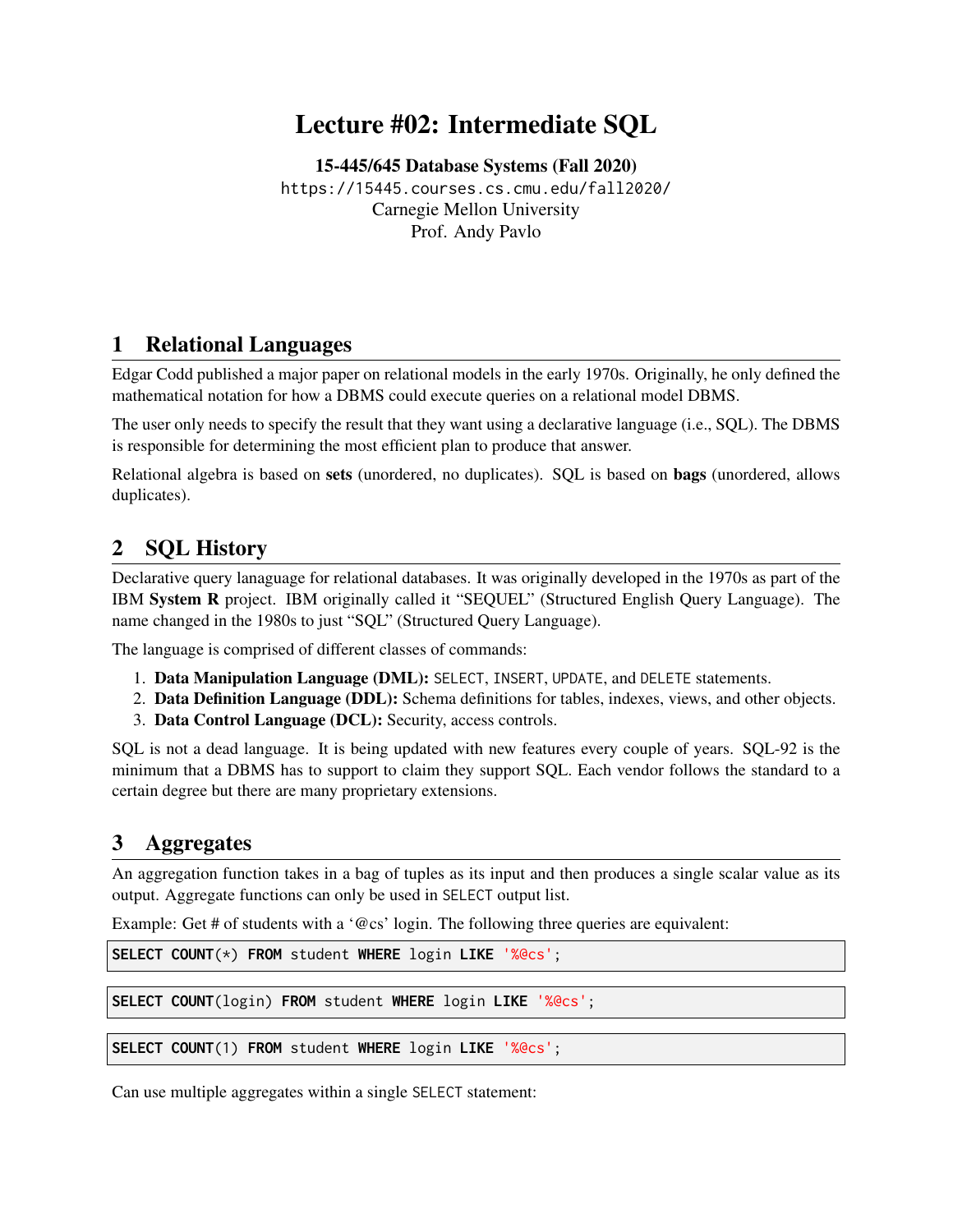```
CREATE TABLE student (
  sid INT PRIMARY KEY,
  name VARCHAR(16),
 login VARCHAR(32) UNIQUE,
  age SMALLINT,
  gpa FLOAT
);
CREATE TABLE course (
  cid VARCHAR(32) PRIMARY KEY,
  name VARCHAR(32) NOT NULL
);
CREATE TABLE enrolled (
  sid INT REFERENCES student (sid),
  cid VARCHAR(32) REFERENCES course (cid),
  grade CHAR(1)
);
```
Figure 1: Example database used for lecture

```
SELECT AVG(gpa), COUNT(sid)
 FROM student WHERE login LIKE '%@cs';
```
Some aggregate functions support the DISTINCT keyword:

```
SELECT COUNT(DISTINCT login)
 FROM student WHERE login LIKE '%@cs';
```
Output of other columns outside of an aggregate is undefined (e.cid is undefined below)

```
SELECT AVG(s.gpa), e.cid
 FROM enrolled AS e, student AS s
WHERE e.sid = s.sid;
```
Thus, other columns outside aggregate must be aggregated or used in a GROUP BY command:

```
SELECT AVG(s.gpa), e.cid
 FROM enrolled AS e, student AS s
WHERE e.sid = s.sid
GROUP BY e.cid;
```
HAVING: Filters output results after aggregation. Like a WHERE clause for a GROUP BY

```
SELECT AVG(s.gpa) AS avg_gpa, e.cid
 FROM enrolled AS e, student AS s
WHERE e.sid = s.sid
GROUP BY e.cid
HAVING avg_gpa > 3.9;
```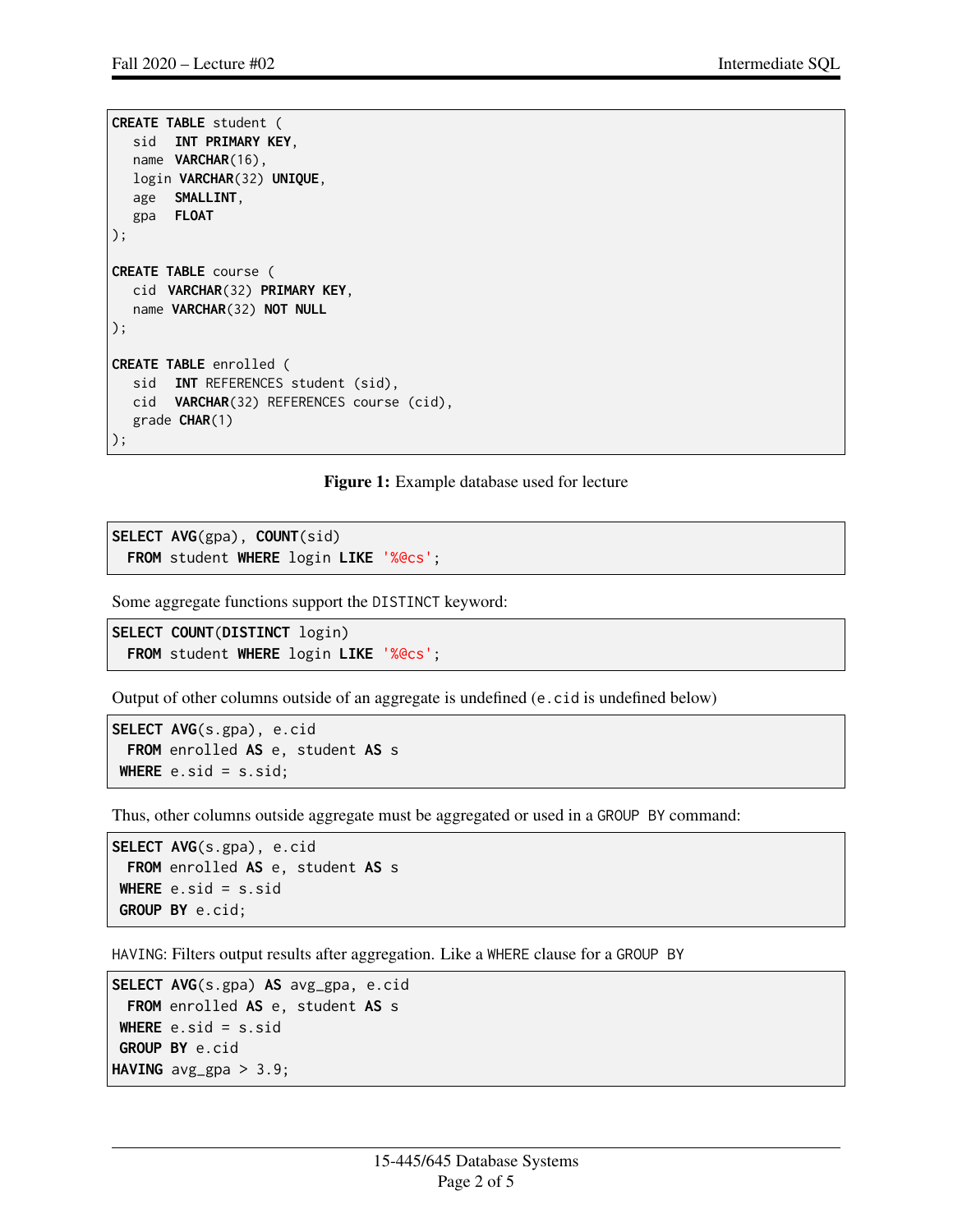#### 4 String Operations

The SQL standard says that strings are **case sensitive** and **single-quotes only**. There are functions to manipulate strings that can be used in any part of a query.

Pattern Matching: The LIKE keyword is used for string matching in predicates.

- "%" matches any substrings (including empty).
- "<sup>"</sup> matches any one character.

Concatenation: Two vertical bars ("||") will concatenate two or more strings together into a single string.

## 5 Output Redirection

Instead of having the result a query returned to the client (e.g., terminal), you can tell the DBMS to store the results into another table. You can then access this data in subsequent queries.

• New Table: Store the output of the query into a new (permanent) table.

**SELECT DISTINCT** cid **INTO** CourseIds **FROM** enrolled;

• Existing Table: Store the output of the query into a table that already exists in the database. The target table must have the same number of columns with the same types as the target table, but the names of the columns in the output query do not have to match.

```
INSERT INTO CourseIds (SELECT DISTINCT cid FROM enrolled);
```
## 6 Output Control

Since results SQL are unordered, you have to use the ORDER BY clause to impose a sort on tuples:

```
SELECT sid FROM enrolled WHERE cid = '15-721'
ORDER BY grade DESC;
```
You can use multiple ORDER BY clauses to break ties or do more complex sorting:

```
SELECT sid FROM enrolled WHERE cid = '15-721'
ORDER BY grade DESC, sid ASC;
```
You can also use any arbitrary expression in the ORDER BY clause:

```
SELECT sid FROM enrolled WHERE cid = '15-721'
ORDER BY UPPER(grade) DESC, sid + 1 ASC;
```
By default, the DBMS will return all of the tuples produced by the query. You can use the LIMIT clause to restrict the number of result tuples:

**SELECT** sid, name **FROM** student **WHERE** login **LIKE** '%@cs' **LIMIT** 10;

Can also provide an offset to return a range in the results:

```
SELECT sid, name FROM student WHERE login LIKE '%@cs'
LIMIT 10 OFFSET 20;
```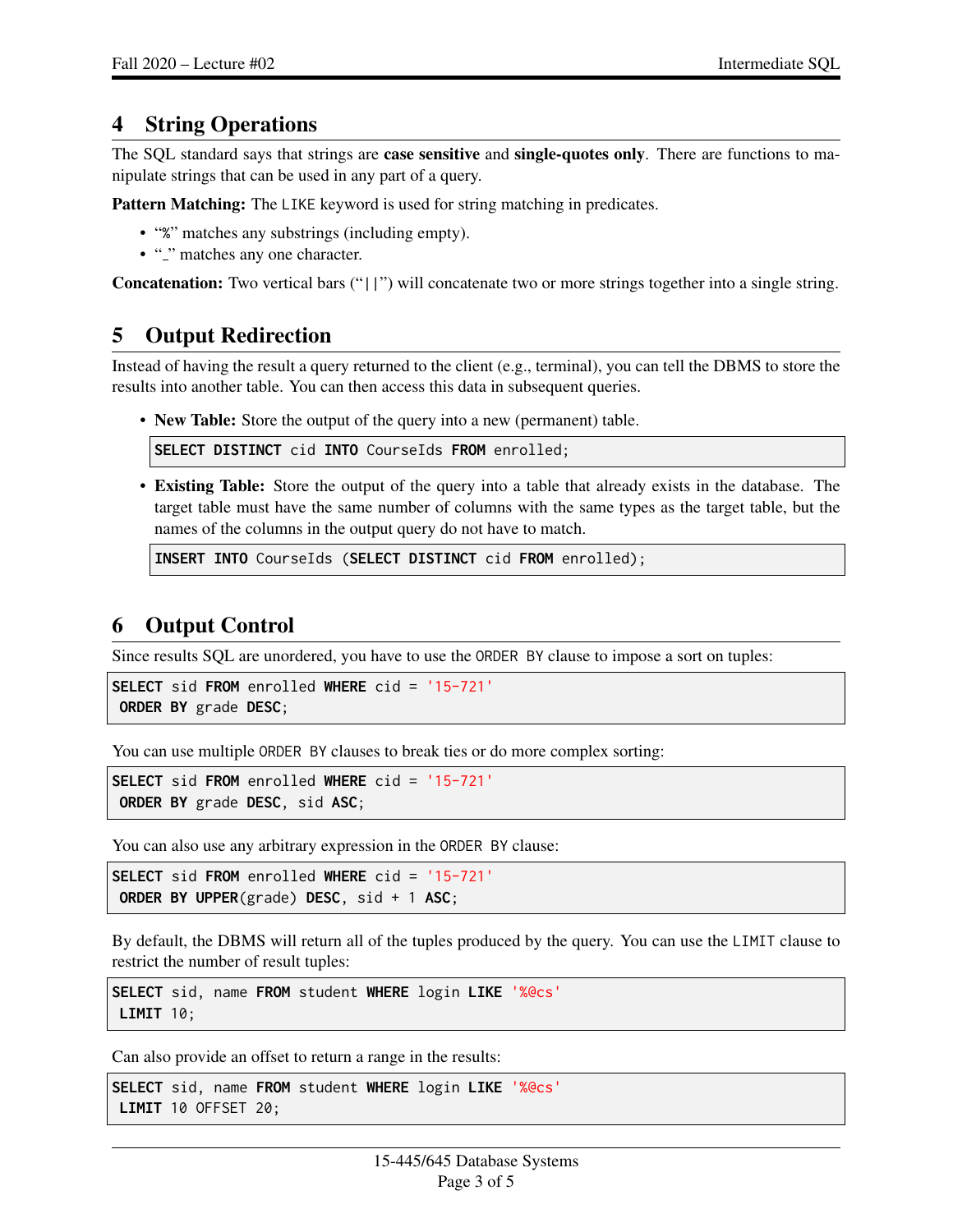Unless you use an ORDER BY clause with a LIMIT, the DBMS could produce different tuples in the result on each invocation of the query because the relational model does not impose an ordering.

## 7 Nested Queries

Invoke queries inside of other queries to execute more complex logic within a single query. The scope of outer query is included in inner query (i.e. inner query can access attributes from outer query), but not the other way around.

Inner queries can appear in almost any part of a query:

1. SELECT Output Targets:

**SELECT** (**SELECT** 1) **AS** one **FROM** student;

2. FROM Clause:

```
SELECT name
 FROM student AS s, (SELECT sid FROM enrolled) AS e
WHERE s.sid = e.sid;
```
3. WHERE Clause:

```
SELECT name FROM student
WHERE sid IN ( SELECT sid FROM enrolled );
```
Example: Get the names of students that are enrolled in '15-445'.

```
SELECT name FROM student
WHERE sid IN ( SELECT sid FROM enrolled WHERE cid = '15-445' );
```
Note that sid has different scope depending on where it appears in the query.

#### Nest Query Results Expressions:

- ALL: Must satisfy expression for all rows in sub-query.
- ANY: Must satisfy expression for at least one row in sub-query.
- IN: Equivalent to =ANY().
- EXISTS: At least one row is returned.

#### 8 Window Functions

Performs "moving" calculation across set of tuples. Like an aggregation but it still returns the original tuples.

Functions: The window function can be any of the aggregation functions that we discussed above. There are also also special window functions:

- 1. ROW NUMBER: The number of the current row.
- 2. RANK: The order position of the current row.

Grouping: The OVER clause specifies how to group together tuples when computing the window function. Use PARTITION BY to specify group.

```
SELECT cid, sid, ROW_NUMBER() OVER (PARTITION BY cid)
 FROM enrolled ORDER BY cid;
```